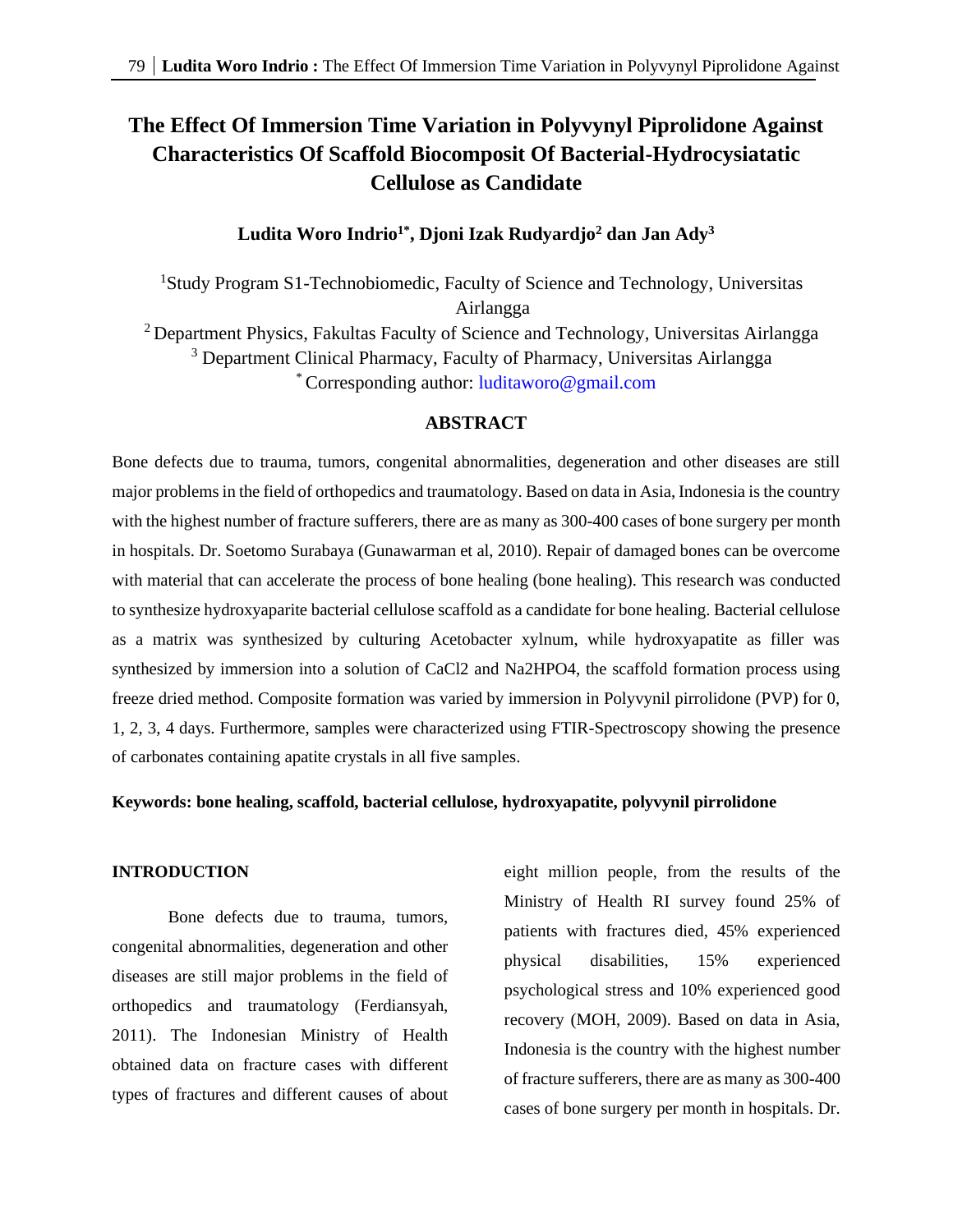Journal of SCRTE, Vol. 2 No. 2  $\vert$  2018

Soetomo Surabaya (Gunawarman et al, 2010). Bone repair and regeneration is indeed a complex problem in the field of orthopedic surgery, every year millions of people suffer from bone disease, bone trauma and bone tumors (Murugan, 2004). Bone repair that is damaged can be overcome with material that can accelerate the process of bone healing (bone healing). The choice of biomaterials that will be implanted in the application of bone healing (bone healing) must have properties such as human bones, among others, easy to obtain, biocompatible, bioactive and not toxic (Riyani, 2005).

Currently a variety of materials have been developed that are well used for bone reconstruction, one of which is hydroxyapatite. Hydroxyapatite is a mineral compound and part of the group of apatite minerals, with the chemical formula Ca10 (PO4) 6 (OH) 2 which has similar chemical composition with bone tissue Bahrololoom et al., 2009). Mineral hydroxyapatite is a good material for bone transplants because it can bind to bone and is biocompatible and osteoinductive (Windarti and Astuti, 2006). But hydroxyapatite has properties that are not easily degraded (Indrani, 2012), for this reason a material that is able to overcome these problems is needed. The material that is most likely to meet these criteria is composite. This composite material must be stable when in contact with body fluids and other aqueous solutions. The material is bacterial cellulose (Windarti and Astuti, 2006).

Bacterial cellulose is a primary metabolite product produced by cellulose-producing bacteria from species Aerobacter, Azetobacter, Alcaligenes, and Acetobacter. The bacterium Acetobacter xylinum, also known as the Gluconacetobacter xylinus bacterium, is the type of bacteria that is most widely used as a model in studies of cellulose (Shoda et al., 2005). Bacterial cellulose products from Acetobacter xylinum are biocompatible polymers with good physical and chemical properties seen from the characteristics of using high tensile strength (16 Mpa), elastic modulus and hydrophilicity (Helenius et al., 2006). Important characteristics of Bacterial cellulose in addition to biocompatible is bioinert, biodegradable and selective permeability. In addition, bacterial cellulose can fight microorganisms so that it accelerates the process of bone healing (bone healing). Bacterial cellulose shows good elasticity, high wet strength (conformity) and conformability (Saska et al., 2011). The morphology of the structure of bacterial cellulose fibers is similar to that of collagen fibers from human bones (Tazi et al., 2012).

In a previous study conducted by Yin et al (2011) biocomposite of bacterial cellulose hydroxyapatite with biomimetic method was made which was immersion in Polyvynil pirrolidone (PVP) for two days and then immersed in CaCl2 solution for three days and Simulated Body Fluid (SBF) for 5 and 7 days. In PVP immersion for 2 days, a Ca / P ratio of around 1.5 was produced. While theoretically,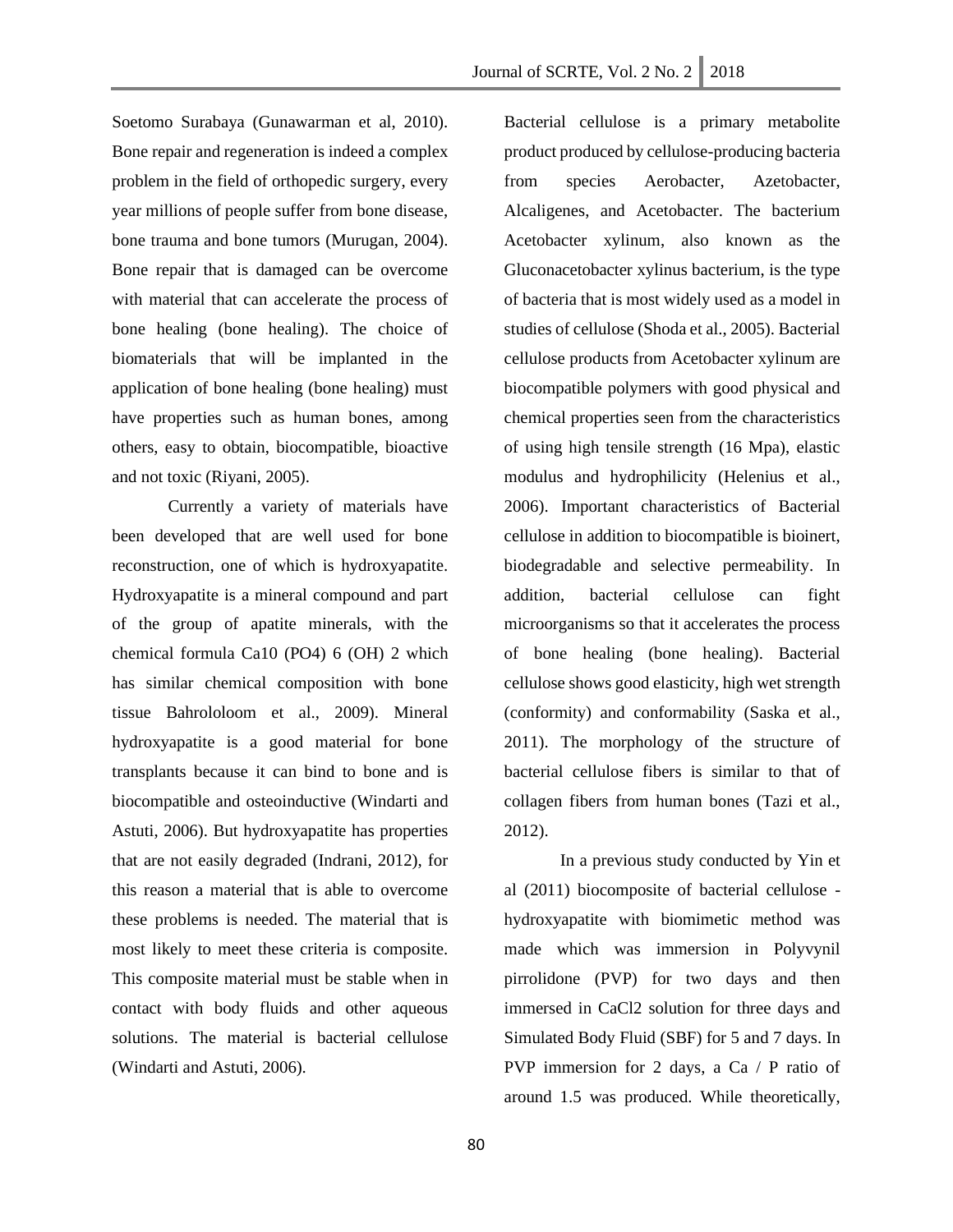hydroxyapatite has calcium content (in weight) of 39.68; phosphorus 18.45 with a Ca / P ratio of 1.67 (Kawai et al., 2004). While the study of Saska et al (2011) conducted a study with the same material as biocomposite bacterial cellulose - hydroxyapatite for the Ca / P ratio still not reached 1.67 but in this study the method used was more effective by doing soaking in CaCl2 and Na2HPO4 for 12 hours in the formation of apatite crystals. So that in this study modifications were made by forming submerged apatite crystals in a solution of CaCl2 and Na2HPO4 with variations in the immersion time of Polyvynil pirrolidone (PVP) for 0, 1, 2, 3, 4 days, soaking in the PVP network to expand the fiber network many bind Ca2 + and PO43-. ionPolyvynil pirrolidone (PVP) becomes a solvent and is a biocompatible polymer that has been shown to be effective in promoting the formation of apatite crystals (Yin et al., 2011).

In this study using biocomposite bacterial cellulose-hydroxyapatite, where bacterial cellulose is used as a composite matrix because it has a high surface activity consisting of fibril fibers (Yamane et al., 2004) and hydroxyapatite as its filling material. Variation of soaking Polyvynil pirrolidone (PVP) carried out

#### **METHODS**

# **Characteristics of Chemical Bonds with FTIR-Spectroscopy**

This test was conducted to determine the chemical bonds in the sample using the Fourier Transform Infa Red Spectroscopy (FTIR-

for 0, 1, 2, 3, 4 days is expected to increase the Ca / P ratio.

Bone healing candidate is in the form of scaffold with the freeze dried method which is effective in supporting pore formation (Al Shamary and Al Darwash, 2013). Scaffolds should have interconnection scale pores that are suitable to support integration and vascular tissue, chemical reactions that help cell surfaces, differentiation and proliferation, adequate mechanical properties and must be made from biodegradable or bioresorbable material so that tissue will replace scaffold (Hutmacher, 2001).

Biocomposite scaffold formed by hydroxyapatite bacterial cellulose is characterized by several tests, namely tests to determine chemical bonds using the Fourier Transform Infrared Spectroscopy (FTIR-Spectroscopy) tool, test to determine the surface morphology of the material, surface topographic structure, and identify the elements by phase using the Energy Dispersive X-Ray (EDAX) Scanning Electron Microscopy (EDAX), the material degradation ability test is a degradation test in Simulated Body Fluid (SBF), and the test knows the percentage of shaft formed by conducting porosity tests.

Spectroscopy) tool. Samples were characterized by infrared spectroscopy from laser light reflected by prisms. To do the FTIR test, KBr powder is needed as a background placed on stainless steel, the selection of KBr because the cells in the sample footage must be made of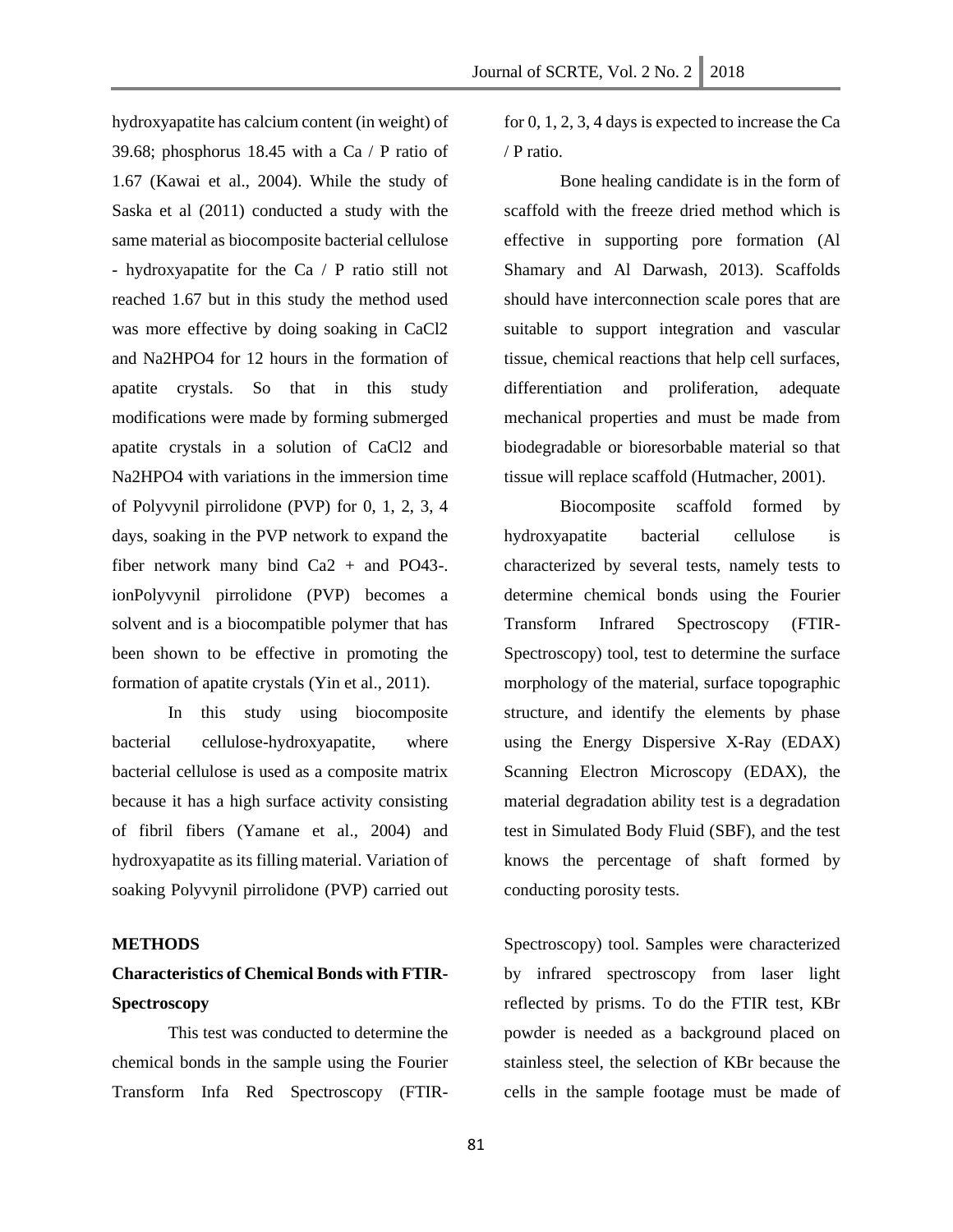infrared translucent material, one of which is KBr. Then -hydroxyapatite bacterial cellulose samples which have been freeze dried are ground together until smooth to eliminate the scattering

**RESULTS AND DISCUSSION**

effect of large crystals. The powder mixture is then formed pellets by pressing mechanically so that the infrared ray spectrum can be passed.

#### **FTIR Test Results – Spectroscopy** 4000.0 3000 3000 2000 1500 1500 1000 450.0 27.0 28 29 30 31 32 33 34 35 36 37 38 39 40 41.0 cm-1 %T 3901,36 3854,36 3839,36 3818,36 3798.<sup>36</sup> 3751,35 3733,35 3649,32 3447,28 1648,35 1424,37 1080,34 861,38 672,37 514,36

Figure 1. Spectra of FTIR Cellulose Bacteria – Hydroxyapatite Scaffold (Control)

Figure 1 is an FTIR spectra of freeze dried bacterial-hydroxyapatite cellulose which shows the presence of several identical compounds according to the chemical formula of hydroxyapatite namely Ca10 (PO4) 6 (OH) 2. At wave number 3404 cm<sup>-1</sup>, 3447 cm<sup>-1</sup> and 3649 cm-1 are OH groups (stretching), at wave number 2928 cm-1 is CH group (stretching), at wave number 1055 cm<sup>-1</sup> and 1080 cm<sup>-1</sup> is a C-O (stretching) group, at wave number 1648 cm-1 is a group  $C=O$ , at wave number 1424 cm<sup>-1</sup> is a CO32-group, and the number of waves 1080 cm-1 is a PO43- group (Saska et al, 2011).

The bacterial-hydroxyapatite cellulose spectrum (control) was compared with variations in PVP

immersion for 1, 2, 3, 4 days, there was stretching vibration at peak wave number 3447 cm-1 (control) on variation of 1 day PVP immersion to 3464 cm-1, in variations 2-day PVP immersion became 3467 cm-1, in the 3-day immersion variation to 3466 cm<sup>-1</sup>, and in the 4<sup>-</sup>day immersion variation to 3468 cm<sup>-1</sup> (Figure 2; 3; 4; 5). This shows the interaction of hydroxyl groups with C=O in PVP. The presence of C=O in PVP provides additional electron bonds to absorb more Ca2<sup>+</sup> (Yin et al, 2011). At the frequency of the shift in the wave number, it is expected that the -OH bond found in bacterial cellulose can bind to the -O bond present in PVP.

Table 2. Wave Numbers of Cellulose Bacterial Scaffold - Hydroxyapatite with PVP Immersion Variations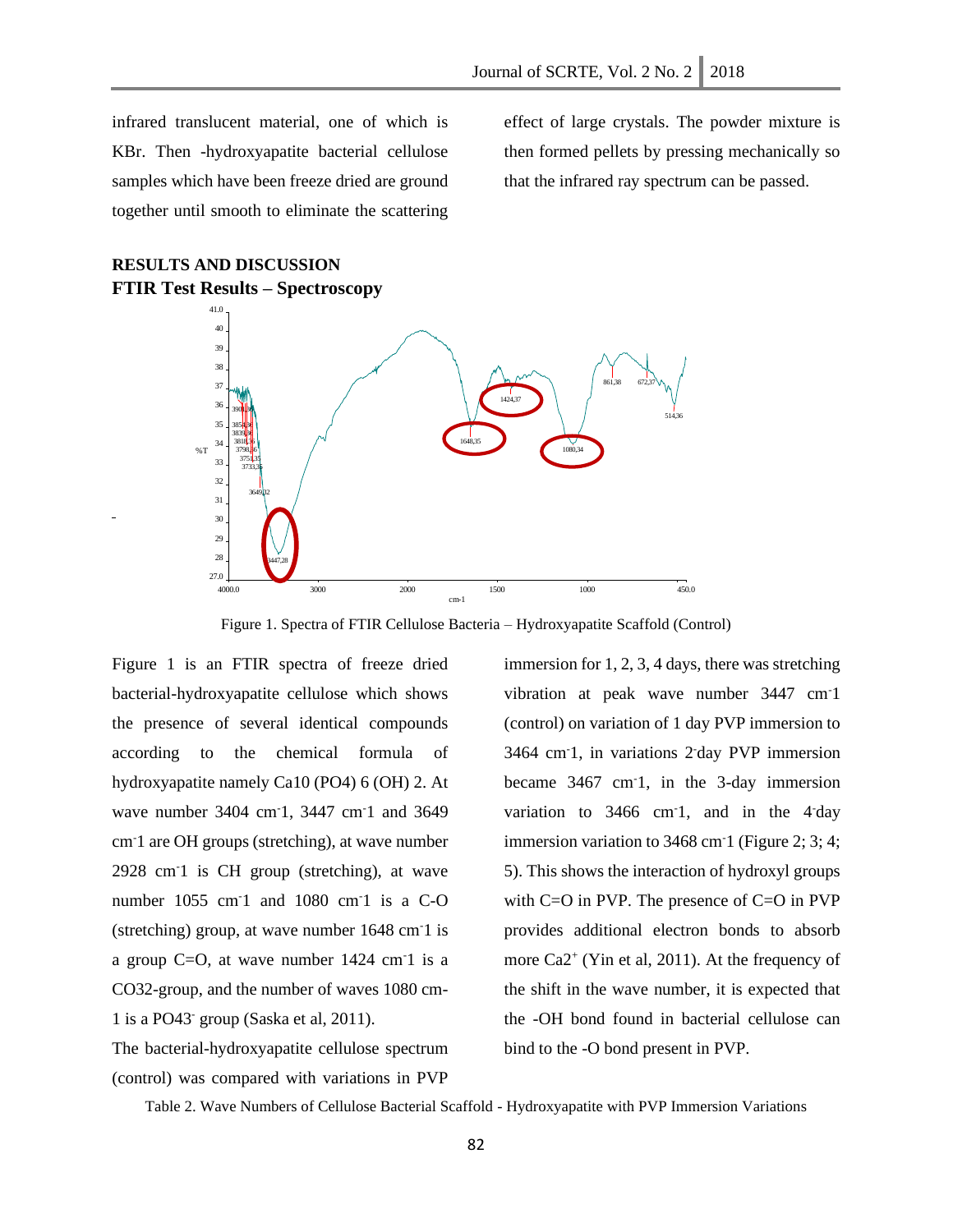| Journal of SCRTE, Vol. 2 No. 2 $\parallel$ 2018 |  |  |
|-------------------------------------------------|--|--|
|-------------------------------------------------|--|--|

| Sample                           | Wave Numbers $(cm-1)$   |                              |                              |                         |                         |  |
|----------------------------------|-------------------------|------------------------------|------------------------------|-------------------------|-------------------------|--|
|                                  | $-OH$                   | PO <sub>4</sub> <sup>3</sup> | CO <sub>3</sub> <sup>2</sup> | $C-O$                   | $C = 0$                 |  |
| Control                          | $3404$ cm <sup>-1</sup> |                              | $1415$ cm <sup>-1</sup>      | $1055$ cm <sup>-1</sup> | $1648$ cm <sup>-1</sup> |  |
|                                  | $3447$ cm <sup>-1</sup> | $1080 \text{ cm}^{-1}$       | $1424$ cm <sup>-1</sup>      | $1080 \text{ cm}^{-1}$  |                         |  |
|                                  | 3649 $cm^{-1}$          |                              | $1458$ cm <sup>-1</sup>      |                         |                         |  |
|                                  |                         |                              | $1648$ cm <sup>-1</sup>      |                         |                         |  |
| $SB - HA -$<br>PVP 1d            |                         |                              | $1452$ cm <sup>-1</sup>      |                         |                         |  |
|                                  | $3464$ cm <sup>-1</sup> |                              | $1506$ cm <sup>-1</sup>      |                         | $1645$ cm <sup>-1</sup> |  |
|                                  | 3565 cm <sup>-1</sup>   | $1075$ cm <sup>-1</sup>      | $1516$ cm <sup>-1</sup>      | $1075$ cm <sup>-1</sup> | $1702$ cm <sup>-1</sup> |  |
|                                  | $3672$ cm <sup>-1</sup> |                              | $1539$ cm <sup>-1</sup>      |                         | $1742$ cm <sup>-1</sup> |  |
|                                  |                         |                              | $1645$ cm <sup>-1</sup>      |                         |                         |  |
| $SB - HA -$                      | 3467 $cm^{-1}$          | $1083$ cm <sup>-1</sup>      | $1637$ cm <sup>-1</sup>      | $1083$ cm <sup>-1</sup> | $1637$ cm <sup>-1</sup> |  |
| PVP <sub>2d</sub>                |                         |                              |                              |                         |                         |  |
| $SB - HA -$                      |                         |                              | $1424$ cm <sup>-1</sup>      |                         |                         |  |
| PVP <sub>3d</sub>                | $3466$ cm <sup>-1</sup> | $1078$ cm <sup>-1</sup>      | $1538$ cm <sup>-1</sup>      | $1078$ cm <sup>-1</sup> | $1633$ cm <sup>-1</sup> |  |
|                                  |                         |                              | $1633$ cm <sup>-1</sup>      |                         |                         |  |
| $SB - HA -$<br>PVP <sub>4d</sub> |                         |                              | $1424$ cm <sup>-1</sup>      |                         |                         |  |
|                                  | $3468$ cm <sup>-1</sup> | $1079$ cm <sup>-1</sup>      | $1440 \text{ cm}^{-1}$       |                         |                         |  |
|                                  |                         |                              | $1458$ cm <sup>-1</sup>      |                         | $1637$ cm <sup>-1</sup> |  |
|                                  |                         |                              | $1474$ cm <sup>-1</sup>      |                         | $1650 \text{ cm}^{-1}$  |  |
|                                  |                         |                              | $1490 \text{ cm}^{-1}$       | $1079$ cm <sup>-1</sup> | $1655$ cm <sup>-1</sup> |  |
|                                  |                         |                              | $1504 \text{ cm}^{-1}$       |                         | $1682 \text{ cm}^{-1}$  |  |
|                                  |                         |                              | $1508$ cm <sup>-1</sup>      |                         | $1704 \text{ cm}^{-1}$  |  |
|                                  |                         |                              | $1517$ cm <sup>-1</sup>      |                         | $1771$ cm <sup>-1</sup> |  |
|                                  |                         |                              | $1655$ cm <sup>-1</sup>      |                         |                         |  |
|                                  |                         |                              | $1682 \text{ cm}^{-1}$       |                         |                         |  |



Figure 2. Spectra of FTIR Cellulose Bacteria Scaffold - Hydroxyapatite with PVP immersion for 1 day

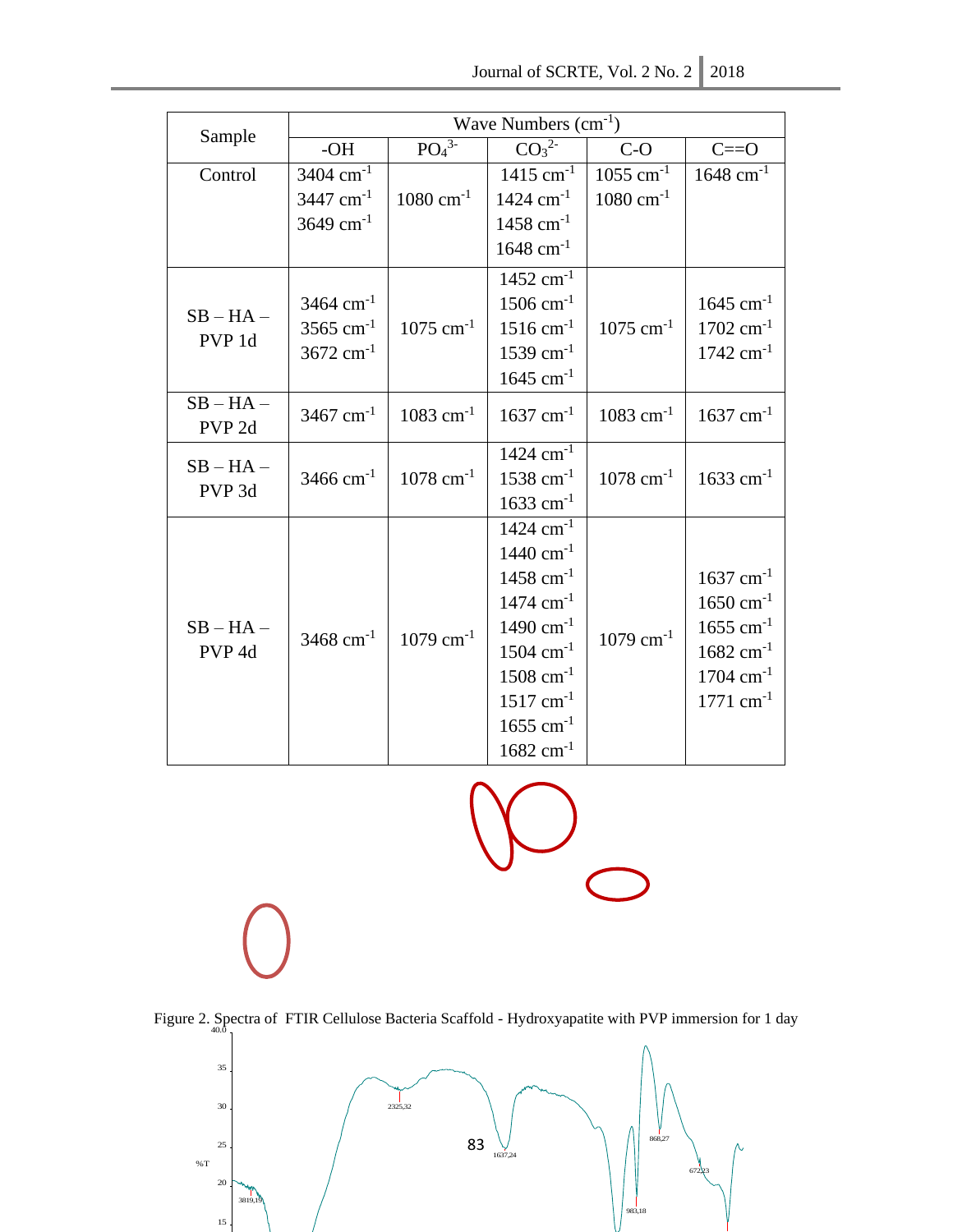

Figure 3. FTIR Spectra of Cellulose Bacteria Scaffold - Hydroxyapatite with PVP immersion for 2 days



Figure 4. Spectra of FTIR Cellulose Bacteria Scaffold - Hydroxyapatite with PVP immersion for 3 days



Figure 5. FTIR Spectra of Cellulose Bacteria Scaffold - Hydroxyapatite with PVP immersion for 4 days

### **CONCLUSION**

Effect of variations in immersion time in Polyvynil pirrolidone (PVP) in the synthesis of bacterial cellulose - hydroxyapatite scaffold. Chemical bond analysis with FTIR-Spectroscopy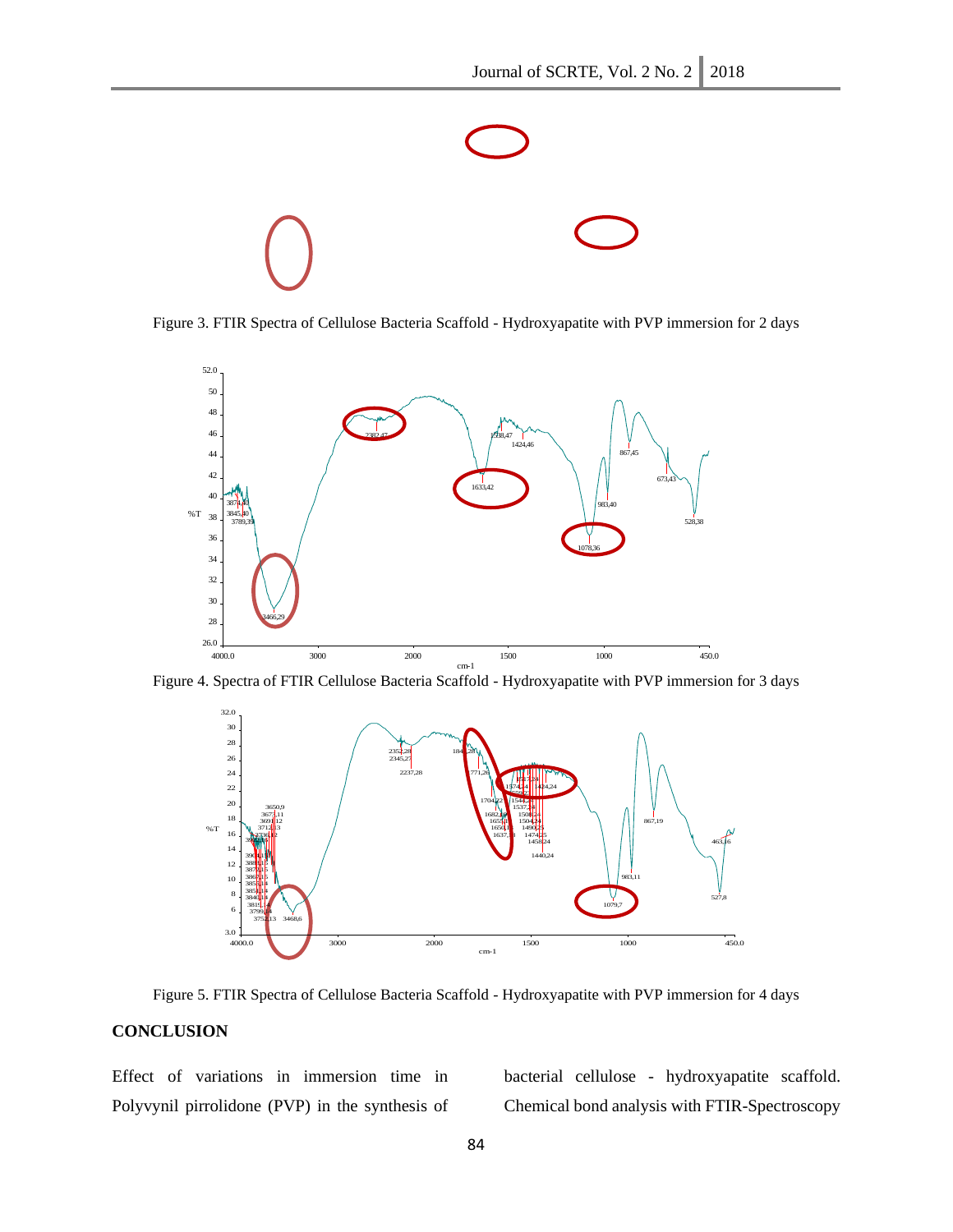of the five samples showed the presence of carbonates containing apatite crystals.

#### **REFERENCES**

- Al-Shamary, Elhan Esmaeel dan Al-Darwash, Amir Khalaf. 2013. *Infleuncene of Fermentation Condition and Alkali Treatment on The porosity and Thickness Bacterial Cellulose Membranes.* The Online Journal of Science and Technology, Volume 3, Issue 2.
- Bahrololoom ME., *et al*. 2009. *Characteristic of Natural Hydroxyapatite Extracted from Bovin Cortical Bone Ash.* Journal of Ceramic Processing Research 10(2): 129-138.
- Departemen Kesehatan Republik Indonesia. 1979. *Farmakope Indonesia Edisi III*. Departemen Kesehatan Republik Indonesia: Jakarta.
- Flottmann, Hubertus, dan Quadir, Anisul. 2008. *Polyvynil pyrrolidone (PVP) – One of The Most Widely Used Exipients in The Pharmaceuticals: An Overview.* Drug Delivery Technology.
- Gunawarman, Malik, A., Mulyadi S., Riana, Hayati, A. 2010. *Karakteristik Fisik dan Mekanik Tulang Sapi Variasi Berat Hidup sebagai Referensi Desain Material Implan.* Seminar Nasional Tahunan Teknik Mesin (SNMTTM) ke-9.
- Helenius, G., *et al*. 2006. *In Vivo Biocompatibility of Bacterial Cellulose*. J Biomed Mater Res A 76: 431- 438.
- Hutchens, SA., *et al*. *Composite Material*. United States Patent 20040096509.
- Indrani, Decky J. 2012. *Komposit Hidroksiapatit Kalsinasi Suhu Rendah dengan Alginat Sargassum Duplicatum atau Sargassum Crassifolium sebagai Material Scaffold untuk Pertumbuhan Sel Punca Mesenkimal*. Universitas Indonesia: Jakarta.
- Jiang, Liuyun., Li, Yubao., Wang, Xuejiang., Zhang Li., Wen Jiqie., Gong, Mei. 2008*. Preparation and Properties of Nanohydroxyapatite/Chitosan/Carboxymetyl Cellulose Composite Scaffold*. Research Center for Nano-Biomaterials. Analytical and Testing Center, Sichuan University: China.
- Kawai, T., *et al*. 2004. *Coating on an Apatite Layer on Polyamide Films Containing Sulfonic Groups by a Biomimetic Process.* Biomaterials, 25, 4529-4534.
- Keaveny, Tony M. 2004. *Bone Mechanics*. Universitas of California, San Frasisco, California and Unversitas of California, Berkeley, California.
- Kokubo, T dan Takadama, H. 2006. *How Useful is SBF in Predicting In Vivo Bone*